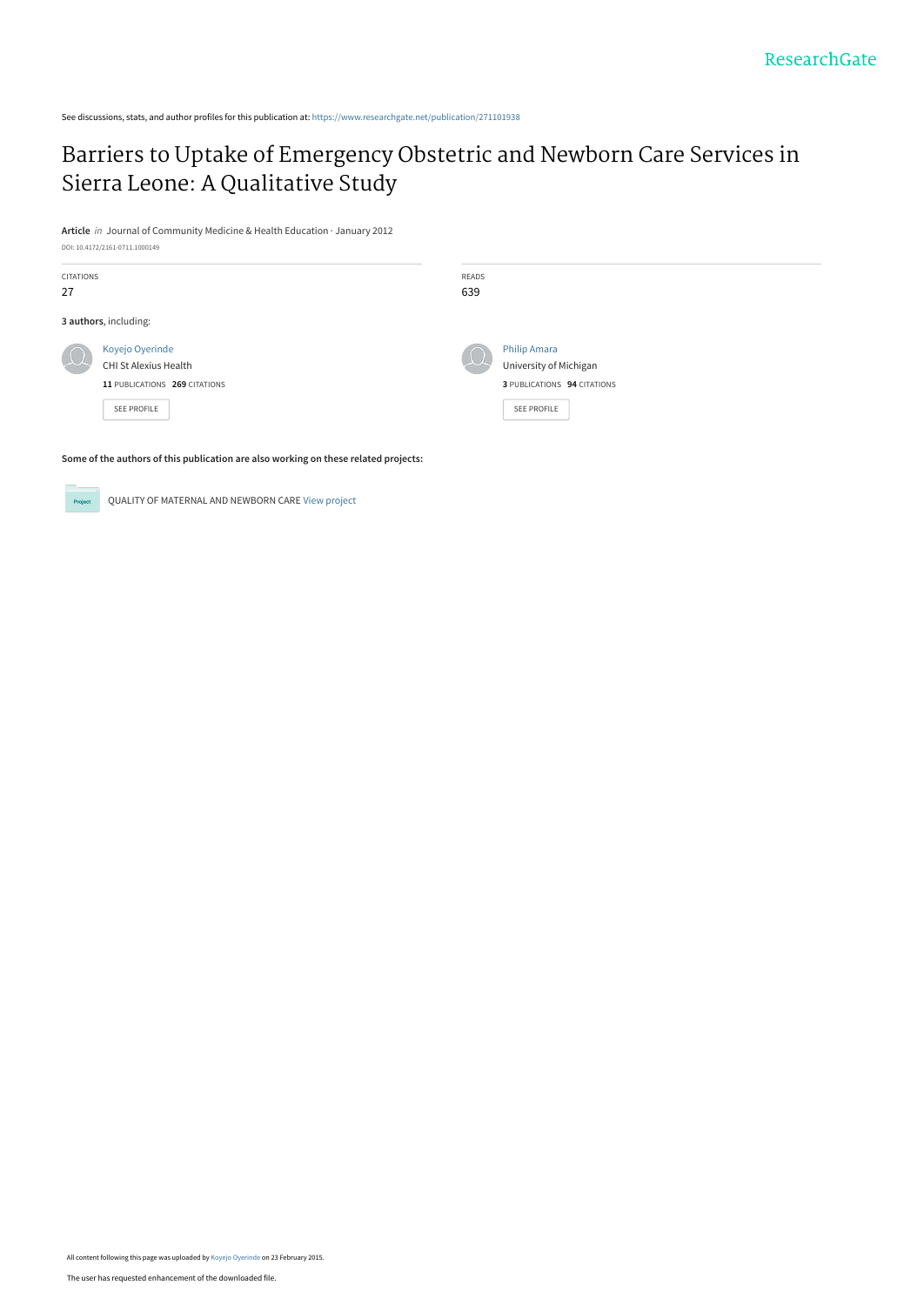

# Barriers to Uptake of Emergency Obstetric and Newborn Care Services in Sierra Leone: A Qualitative Study

Koyejo Oyerinde<sup>1</sup>\*, Yvonne Harding<sup>2</sup>, Philip Amara<sup>3</sup>, Nana Garbrah-Aidoo<sup>4</sup>, Rugiatu Kanu<sup>s</sup>, Macoura Oulare<sup>6</sup>, Rumishael Shoo<sup>7</sup> and Kizito Daoh<sup>5</sup>

 *Mailman School of Public Health, Columbia University, New York, USA Independent Public Health Consultant, Freetown, Sierra Leone Formerly the Director of Economic Statistics, Sierra Leone UNICEF Rwanda (formerly Sierra Leone)*

*5 Ministry of Health and Sanitation, Freetown, Sierra Leone*

*6 Senior HIV-PMTCT/Pediatric Care Specialist UNICEF (WCARO) Regional Office (formerly Sierra Leone)*

*7 Formerly Chief of Child Survival UNICEF, Sierra Leone* 

#### **Abstract**

Intractable high maternal and newborn mortality in Sierra Leone eight years after the end of the long civil war was of grave concern to public health officials and the general public. The objectives of the study were to identify demandside barriers to the uptake of emergency and newborn care (EmONC) services and to suggest strategies to improve accessibility, utilization and client satisfaction.

**Methods:** In June 2008 background discussions were held with public health officials, nongovernmental organizations (NGOs) and professional associations about the delivery of maternal and newborn care services. Focus group discussions (FGDs) were conducted in four sites; at each site five groups of 8 participants each were recruited from communities adjoining selected health facilities. Additionally, semi-structured exit interviews were conducted with women awaiting hospital discharge after care for an obstetric complication. Training for the fieldwork was conducted as part of a 5-day participatory tools development and pilot study workshop. All exit interviews and FGDs were conducted in the local language; tape recorded, transcribed and translated. The data were stripped of any preset models and emerging themes were grouped into explanatory narratives.

**Results:** We showed that the main barriers to utilization of maternal health services and the uptake of EmONC services in Sierra Leone were the prohibitive, inconsistent and unpredictable cost of services, inadequacy of supply and skills of healthcare providers, poor quality of care, disrespectful care, perennial shortages of equipment and supplies, and the lack of public utilities.

**Conclusion:** Abolishment of user fees, improvements in both the quantity and quality of health care providers and rehabilitation of health facilities will be needed for Sierra Leone's progress toward its MDG 4 and 5 targets.

**Keywords:** Emergency obstetric and newborn care; Maternal mortality; Post-conflict; Barriers; Neglect and disrespectful care; Sierra Leone

the first qualitative study to focus on the barriers to uptake of services as part of an EmONC Needs Assessment in a post conflict setting.

#### **Objectives of the study**

**Introduction**

With a Maternal Mortality Ratio (MMR) of 857 per 100,000 live births [1] and neonatal mortality rate of 49 per 1000 live births [2] Sierra Leone has one of the highest maternal and newborn mortality rates in the world. Universal access to Quality Emergency Obstetric and Newborn Care (EmONC) services is one of the strategies for the reduction of maternal and newborn mortality [3].

Political commitments to addressing health issues in post conflict Sierra Leone is demonstrated by ten percent of the 2007 national budget allocated to health [4] one of the few countries with health share of national budgets approaching the 15% target set by African leaders in the Abuja Declaration [5]. Indeed, there is a strong commitment from the highest levels of government.

To specifically address maternal and newborn mortality, the Ministry of Health and Sanitation (MoHS), conducted an EmONC Needs Assessment in June 2008. Similar quantitative facility-based assessments have been conducted in many developing countries to look at accessibility, utilization and quality of EmONC services [6]. This demand-side qualitative study complements the 2008 Sierra Leone EmONC Needs Assessment [7, 8].

Some authors have focused on demand-side barriers to uptake of maternity services urban [9] or rural [10] settings, we report on perhaps

• To identify barriers to uptake of EmONC services by mothers and for their newborns

To recommend strategies to improve EmONC accessibility, utilization and client satisfaction

#### **Methodology**

In the preparatory phase of the study series of meetings were held with officials of the MoHS, health sections of relevant United Nations (UN) agencies, NGOs and professional associations to share consensus on the current state of health services and potential barriers to access and utilization of services. This was followed by a five-day participatory

**\*Corresponding author:** Koyejo Oyerinde, Mailman School of Public Health, Columbia University, New York, USA, E-mail: kao2127@columbia.edu

**Received** April 28, 2012; **Accepted** May 24, 2012; **Published** May 26, 2012

**Citation:** Oyerinde K, Harding Y, Amara P, Garbrah-Aidoo N, Kanu R, et al. (2012) Barriers to Uptake of Emergency Obstetric and Newborn Care Services in Sierra Leone: A Qualitative Study. J Community Med Health Educ 2:149. doi[:10.4172/2161-0711.100014](http://dx.doi.org/10.4172/2161-0711.1000149)9

**Copyright:** © 2012 Oyerinde K, et al. This is an open-access article distributed under the terms of the Creative Commons Attribution License, which permits unrestricted use, distribution, and reproduction in any medium, provided the original author and source are credited.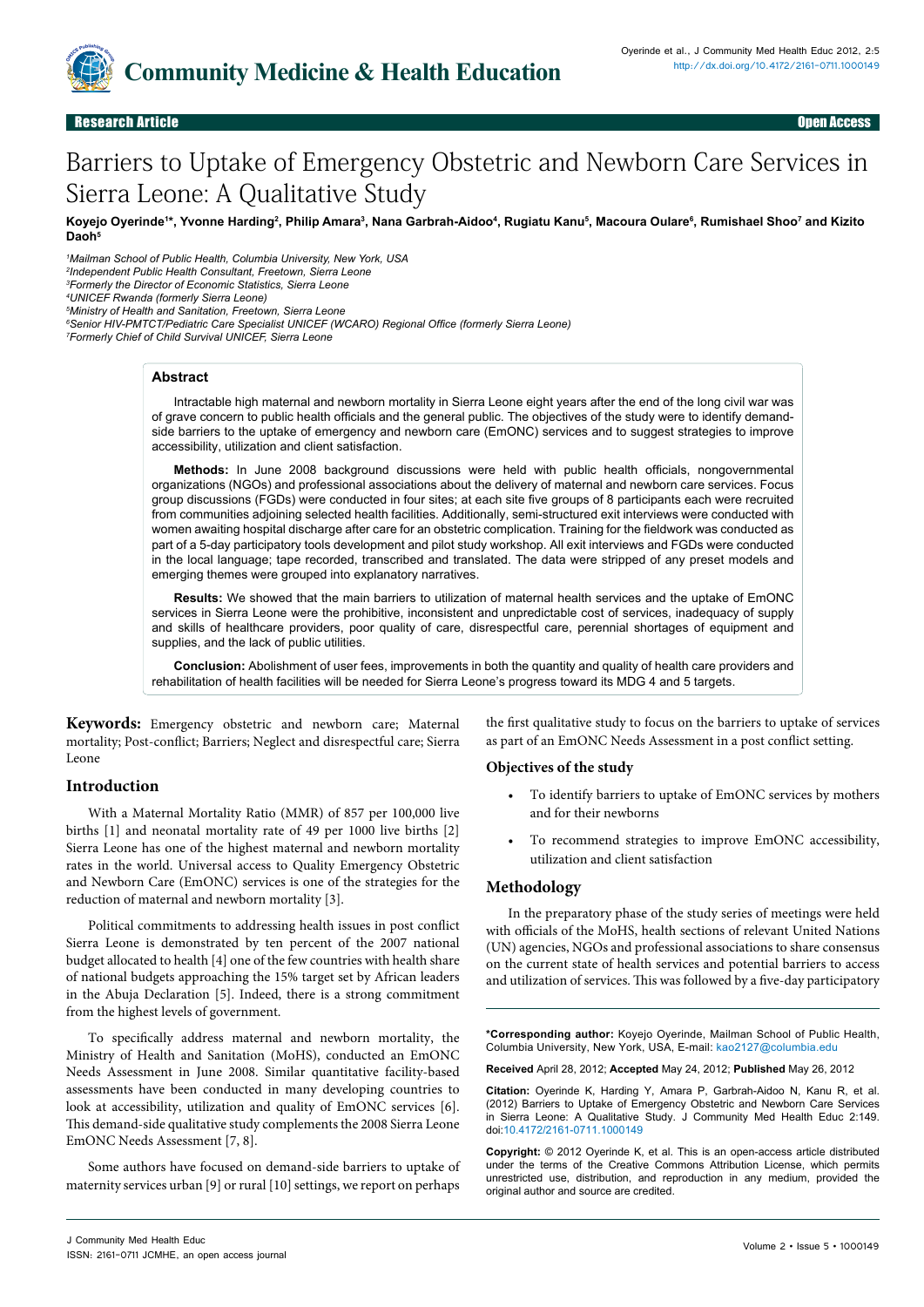workshop of MoHS, UN agencies, civil society groups, and the data collection teams for tool development and training of field staff in June 2008; focus group discussion and interview guides were drafted, piloted in communities around Freetown, Sierra Leone and finalized.

Semi-structured interviews were conducted with women awaiting discharge from health facilities after treatment for an obstetric complication to solicit individual opinions and first-hand experiences of interactions with health facilities, and willingness or reluctance to use facilities for routine and emergency maternal and newborn care services in the future. Interviews took place in the presence of family members if respondents so desired. At the time of study design some of the researchers argued for a limited collection of demographic data because in a post conflict environment the collection of such data could be distressing to interviewees. In the interest of confidentiality, no questions were asked on the clinical condition of the patient. Interviews were held with 123 women in 69 health facilities – 30 hospitals, 19 Comprehensive Health Centers and 20 Maternal and Child Health Posts. Most of the interviewees were homemakers, petty traders and peasant farmers in the 25 – 49 age brackets. Refer to Table 1 for interview guide domains. Four sites, one in each geographical zone of the country, were selected for focus group discussions; Freetown, Western Area; Bo, Southern Region; Kailahun, Eastern Region and Koinadugu, Northern Region. The first two sites are urban and the other two rural. Each of the four sites was home to a reputable or better performing hospital that served as areferral center for other health facilities in its zone (Table 2). Focus group discussions (FGDs) were used to surface the opinions of the communities in which health services were situated. In the four study sites, fieldworkers approached potential participants on the premises of health facilities, and residents or shop owners in the neighborhood of health facilities. Willing volunteers who had previous personal experience of services in the health facility or experience during healthcare seeking by close family members were assembled into five focus groups of eight participants each. No incentives were given to participants. The five focus groups were male youth, female youth, adult female, adult male, and TBAs. Youth was defined as age 15 – 25 years and adult defined as age 25 – 49 years. A single female TBA group was formed in each site irrespective of age. In all sites, chiefs and community leaders facilitated access to communities and sometimes assisted with recruiting TBA focus groups. Refer to Table 2 for focus group guide domains and Table 3 for a description of focus group participants.

Male groups were included because of their decision making roles in care seeking, especially in the context of a cash-for-access service in a post conflict economy in which women had limited personal incomes. Youth groups were formed to address concerns that health services were not sufficiently "adolescent friendly". TBA groups were recruited to elicit frontline experiences of events leading to complications and maternal mortality.

A moderator and a scribe convened the FGDs. The moderators followed the FGD guide, while the scribe took notes, suggested probes, managed tape recording and time assigned to each topic. This structure was used in all sites. Each FGD lasted 90 to 120 minutes.

• Decision-making for care seeking

- • Recognition of complications and danger signs
- • Utilization of services by alternative care providers • Likelihood of using the health facility again

• Ease and cost of commuting to the health facility

**Table 1:** Domains in interview guide.

| General Issues (All<br>Discussants)   | .Women and newborn health priorities of their<br>communities<br>•Decision-making about choice of delivery services<br>• Access to EmONC healthcare<br>• Perception of service & Client Satisfaction<br>•Community-based support for women in emergencies<br>•Danger signs<br>•Suggestions on how to improve services for pregnant<br>women, mothers and their babies |
|---------------------------------------|----------------------------------------------------------------------------------------------------------------------------------------------------------------------------------------------------------------------------------------------------------------------------------------------------------------------------------------------------------------------|
| Women Only - both<br>youth and adults | • Previous experience of maternity and newborn care<br>services<br>• Choice of home/TBA versus health facility birth<br>. Likelihood of health facility birth at next pregnancy                                                                                                                                                                                      |
| Men Only- both<br>youth and adults    | • Perceptions of cost versus value of maternity services<br>•Likelihood of reusing maternity services                                                                                                                                                                                                                                                                |
| TBAs Only                             | • Common maternal and newborn problems encountered<br>during labour and delivery<br>. Indications for referral to health facilities and perceptions<br>of maternity services<br>• Experiences of referral to health facilities<br>• Nature of support received or expected from health<br>facilities                                                                 |

Page 2 of 8

**Table 2:** Domains in focus group discussion guide.

| Characteristics                      |                       | Gender    |           | Total        |
|--------------------------------------|-----------------------|-----------|-----------|--------------|
|                                      |                       | Male      | Female    |              |
|                                      |                       | $n = 64$  | $n=96$    | n=160 (100%) |
| Location                             | Rural                 | 32        | 64        | 96 (60%)     |
|                                      | Urban                 | 32        | 32        | 64 (40%)     |
| Age (years)                          | Mean                  | 29        | 33        | 31           |
|                                      | Range                 | $16 - 49$ | $15 - 60$ | $15 - 60$    |
| Parity (women)                       | Nullipara             | n/a       | 3         | $3(3.1\%)$   |
|                                      | $1 - 4$               | n/a       | 53        | 53 (55.2%)   |
|                                      | >5                    | n/a       | 40        | 40 (41.7%)   |
| <b>Marital status</b>                | Married               | 46        | 73        | 119 (74.4%)  |
|                                      | Separated             | $\Omega$  | 1         | $1(0.6\%)$   |
|                                      | Single                | 18        | 15        | 33 (20.6%)   |
|                                      | Widowed               | $\Omega$  | 7         | $7(4.4\%)$   |
| Highest level of formal<br>Education | None                  | 19        | 55        | 74 (46.3%)   |
|                                      | <b>Arabic Studies</b> | 1         | 0         | $1(0.6\%)$   |
|                                      | Primary               | 7         | 16        | 23 (14.4%)   |
|                                      | Junior Sec            | 15        | 17        | 32 (20.0%)   |
|                                      | Senior Sec            | 17        | 7         | 24 (15.0%)   |
|                                      | Tertiary              | 5         | 1         | 6(3.8%)      |

**Table 3:** Description of Focus Group Discussants.

Trustworthiness of the data was ensured by using multiple sources of information and multiple methods of data collection. In addition, participatory tools development and the multiple reviews of the draft documents by several stakeholders increased trustworthiness of the data.

#### **Analysis**

All interviews and FGDs were conducted in the local language. Recordings were transcribed and translated into English by two native speakers assisted by YH who is also a native speaker. Data were read several times by three of the co-authors – YH, MO and PA to identify main themes. KO performed coding and text analysis using Weft QDA [11], qualitative analysis software. Grounded theory [12] was applied by identifying emerging and recurring themes in the data and these were grouped into explanatory narratives relevant to the study objectives.

#### **Ethical approval**

The study was approved by the ethics committee of the MoHS.

<sup>•</sup> Perceptions of the health facility before and after receiving care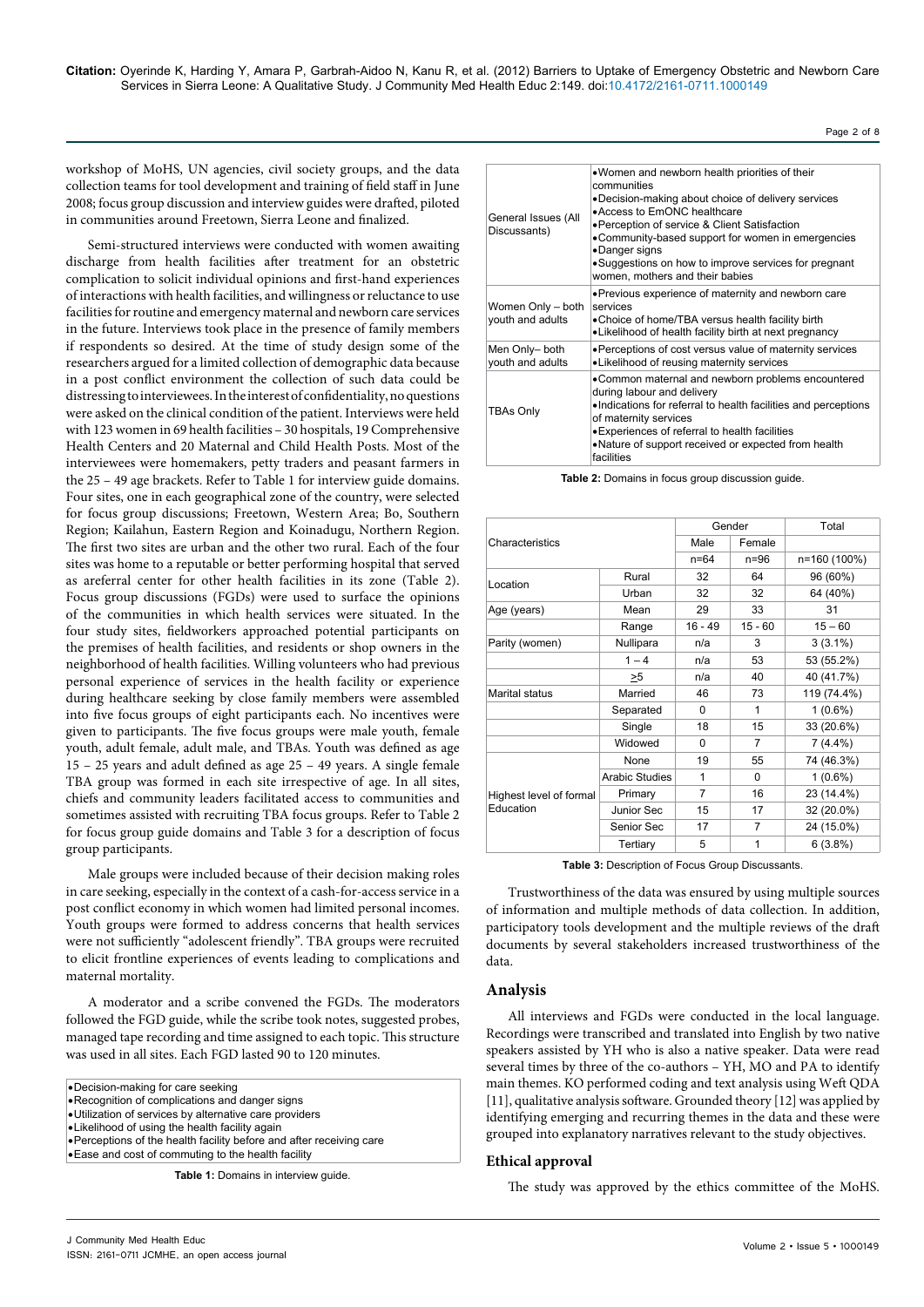Page 3 of 8

All participants were informed in their local language of their rights as study participants and individual consent was obtained from all participants.

# **Results**

Participants of our study experienced many barriers to the utilization of health services in general and to the uptake of EmONC services in particular. We present the data in themes and subthemes. Sources of data are presented in parentheses at the end of quotations.

# **Prohibitive cost of services**

The high point-of-care out-of-pocket charges paid for health services were major barriers to the utilization of health services. Many participants in the study would not recommend the services to "their enemy".

*"When it is time for delivery, they ask you to pay Le 40,000 or Le 50,000" [over US \$15]- [adult female discussant].*

*"Last year I went to the hospital; I bled the whole day. I ended up having a miscarriage. My husband had to sell the seeds we were to plant to buy a pint of blood for Le 60,000"- [adult female discussant].* 

*"Even if I see my enemy going there, I will advise her not to go because the hospital is not for poor people. Even if your child is dying, you have to have the money"- [adult female discussant].* 

Some of the participants were concerned about the perceived inconsistencies and arbitrariness of the fees charged, fear of being charged too much and the perceived unfairness of the charges; many reported borrowing or having to sacrifice crucial family necessities to cover the charges.

*"Sometimes you spend money from one table to the other" and "We never know the exact amount" - [adult female discussant].*

*"As my sister just said, I have heard kombras [nursing mothers] say that their child was not as seriously sick as some other child; yet they were asked to pay the same amount"- [adult female discussant].* 

*"They are not fair; the poor patient will die if he/she does not have money to meet these costs"-[adult male discussant].*

Some participants suggested that the government should institute measures to enable them earn incomes to cover their basic needs.

*"We want the government to provide micro credit to enable us to do business, get money and take care of our problems"- [adult female discussant].*

# **Geographic inaccessibility and the burden of referral**

First-level facilities often send patients to higher levels of care; the need for a rapid transfer of patients to higher levels of care when complications occur underscores the role of the referral system in accessing EmONC services. However long distances, poor road networks, lack of appropriate transportation and lack of funds to pay for the use of an ambulance where it is available hinder use of health facilities.

*"Transport in this community is hard to come by. If the situation is not a serious emergency, the woman can walk but if it is urgent, an Okada [commercial motorbike taxi] is called in"-[adult male discussant].*

*"We had difficulties raising the fee for the ambulance that brought me here. The family had to contribute the money"-[interviewee].*

Many of the participants in the FGDs identified the need for an efficient transportation system as key to reducing maternal deaths and propose efficient transportation, communication and ambulance systems for the country.

*"The most urgent need for improvement of services is the provision of an ambulance". "We want the government to assist in the provision of an ambulance or any kind of vehicle"-[adult male discussant].*

*"The provision of communication links and transportation for outreach to villages where there are no health facilities is also important". "We also want them to help us with the roads"- [adult male discussant].*

# **Culture, faith and fatalism**

Culture and faith play very significant roles in perceptions of ill health, perceptions of care received and in predicting future use of health facilities. Reflections of the cultural and religious beliefs were expressed variously by study participants: divine intervention, destiny, cultural practice of delivering at home for some ethnic groups who see a woman who can go through the pains of labour as strong and the perception that delivering in health facilities was for those with problems in pregnancy.

*"I delivered three children at the hospital, they all died. Since then I always deliver at home. I have no problems when I deliver at home. If God allows, I will deliver at home again because it is God that holds our lives"-[adult female discussant].*

*"God decides because everything is destined; if when I am pregnant I happen to move from one place to another, the place where I have labour pain and eventually deliver is the place God has decided I would deliver"- [adult female discussant].*

*"Some deliver at home because it is their custom; like the Foulahs [a West African tribe], they prefer to deliver at home by their husbands; they can endure pain"-[adult female discussant].*

Combining belief in traditional medicines, cultural practices and orthodox medical care appeared to be the norm for some participants, who also believed that for some health conditions, traditional medicines were more effective. These applied to care of the pregnant woman through to the development and growth of babies.

*"When my child got convulsion, I had him treated at the hospital and I also tied this rope [charm to ward off evil spirits] round his neck"- [adult female discussant].*

*"Grannies [elderly relative] tie a rope [charm] round the waist of the child; with this rope the child could walk before one year; he may not even get sick. Sicknesses like convulsion may not affect the child. There are some sicknesses for which the native herbs work more effectively than hospital medicines".*

# **Status of women and gender roles as barriers**

Pregnant women should have the autonomy to decide on their healthcare needs and those of their children. Access to health services may be delayed or denied when third parties are involved in decision making for care seeking. For the vast majority of discussants and interviewees, decision makers were husbands or male partner responsible for a pregnancy, mothers-in-law and in some cases mothers or an older male such as a woman's brother. Mothers-in-law were responsible for decision making especially for a woman's first pregnancy.

*"The man decides, in my own case, when I was pregnant, I was the*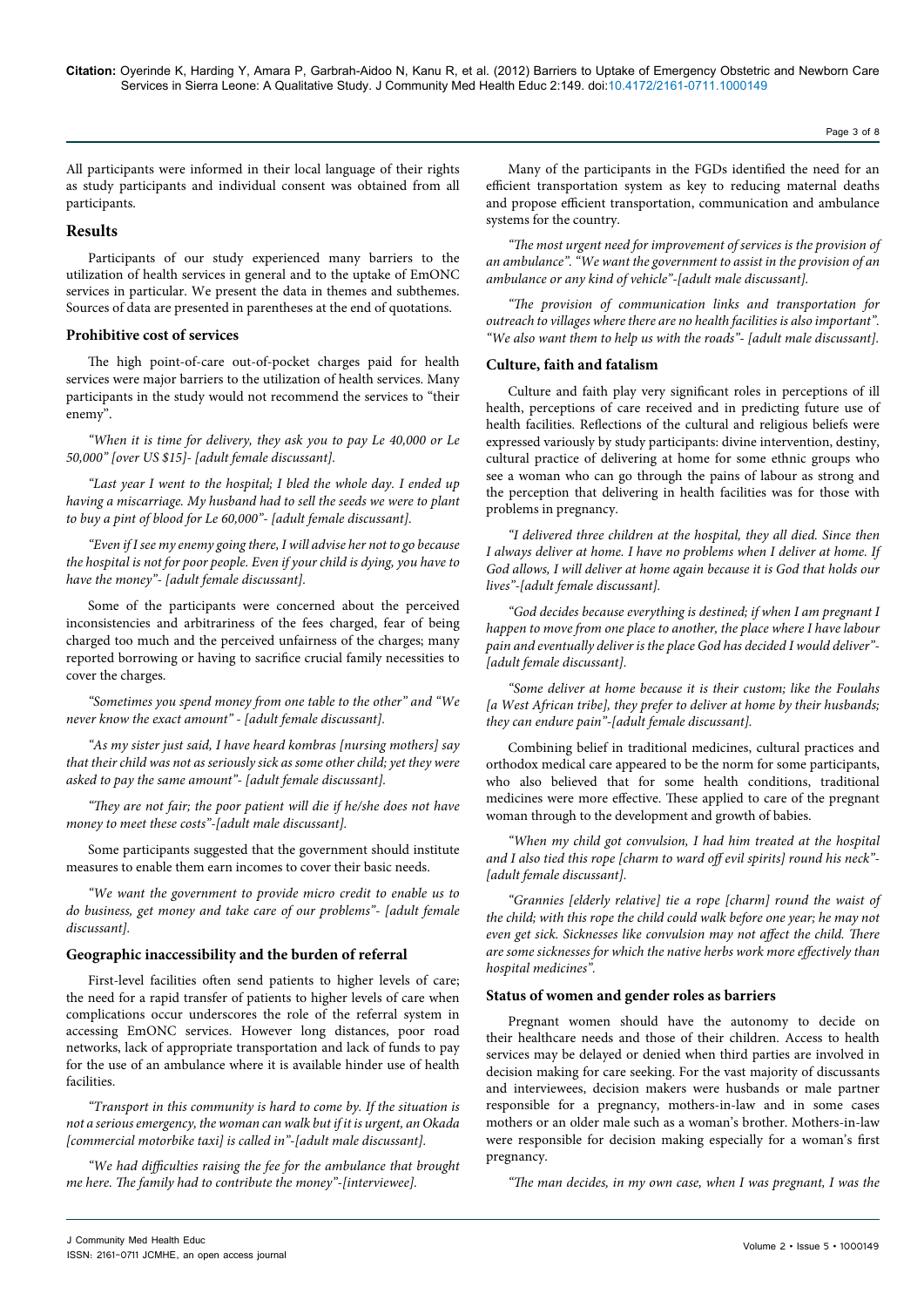Page 4 of 8

*first to inform my husband that I intend going to the clinic; he consented. Women have no choice but to go to a TBA when the husband refuses permission to go to the facility"- [female youth discussant].*

*"If the man as the decision-maker and provider of the money refuses permission, this would result in serious palaver [problems], if my wife goes against my decision, I will not take any responsibility; I will not give her any support"- [male youth discussant].*

*"The delay caused during this quarrel may lead to suffering and maybe death of the woman. To avoid this, the woman would have to give heed to whatever is the final decision of the man"-[adult male discussant].*

*"Sometimes even though the pregnant woman may be married, some traditions say that everything pertaining to this woman's first pregnancy should be decided and carried out by her mother or mother-in-law"- [adult female discussant].*

*"When my wife had her first pregnancy, I did not even know she was pregnant, it was my own mother who first observed she was pregnant; thereafter, all decisions concerning that pregnancy were taken by my mother. After acquiring her own experience from that first pregnancy, decisions for all other pregnancies were made by me"- [adult male discussant].*

When the husband's decision was to prevent a woman from using a health facility, some women expressed a potential for defiance of their cultural subjugation if faced with medical emergencies, some would use the health facility, while others would find an influential person or relative of the spouse to plead with him.

*"You will just die if you don't go. You have to go to the hospital whether the decision maker agrees or not because it is your life"-[female youth discussant].*

*"I won't agree with him since it is my life that is involved. I will plead with him. I will find people to talk to him, and then I'll go" -[female youth discussant].*

*"You may report your husband to your relatives"-[female youth discussant].*

#### **Disempowerment of pregnant teenage and/or unwed women**

Autonomy for care seeking and decision-making was even less among unwed women and pregnant teenagers who were often abandoned, ostracized or left without any parental financial and emotional support and thus unable to use health services.

*"For under-aged pregnant pikin* [children] *who may not have anyone claiming ownership and responsibility for the pregnancy, it is their parents and relatives that decide"- [adult female discussant].*

*"There was a school girl who got pregnant, no one claimed ownership of the pregnancy; her father drove her out of the house; she was left to roam about until it was time for delivery, she was picked up and brought to the hospital, but she died"-[female youth discussant].*

*"Teenage pregnant mothers experience a lot of illnesses during their pregnancy and don't get any treatment, because no one claims responsibility for the pregnancy. They are left stranded without someone to care for them and the pregnancy financially. They don't even go to the clinic regularly"-[adult female discussant].*

Young male partners of pregnant teenage girls or unwed mothers who may themselves be in school or unemployed often deny responsibility or runaway from fear of parental and family reaction.

Parents of a pregnant girl may send her away to live in the home of the male partner.

*"One mother of a pregnant teenager said, I have no money, if you*  want, go to the man that impregnated you or jump na street [jump in front of a car] *and she did not want to know about the girl"-[female youth discussant].*

*"When I impregnated one lady, I ran away because I was afraid because my mother threatened to stop me from going to school, she said that I was not matured enough to impregnate a woman, that was why I ran away and went to Freetown. The girl's mother decided that the girl should move to our house, until two or three months when her mother took her back"- [male youth discussant].*

In a minority of cases, when the family had the means, they looked after the pregnant girl.

"*When I impregnated a girl, her relatives had money and did not want her to die, so they took her to the hospital to deliver"* [male youth discussants].

# **Unfriendliness of health services to adolescents**

Many of the participants reported that adolescents were hesitant when accessing health services. Adolescent pregnancies are problematic because most pregnant young girls do not want people to find out they are pregnant. Participants also reported that health workers were abusive to teenagers and unwed mothers while many of these girls did not have the resources to pay for antenatal care due to poverty.

*"Some women are shy especially the young girls* [teenage and unwed] *who do not want the community to know that they are pregnant. They conceal their pregnancy by tying their stomach tightly until it is almost time for delivery before coming to the hospital"- [adult female discussant].*

*"School children* [teenagers] *conceal their pregnancy for up to six months without antenatal care. It is only when problems occur that they are rushed to the hospital. It might be too late to save the mother or the child or both"- [adult female discussant].*

*"The volunteer nurses do abuse the patients; they tell them "na we say le u go ledon under man"? [Did we ask you to sleep with a man?] - [female youth discussant].*

#### **Awareness of complication and danger signs**

The perception of danger triggers a care seeking response. Awareness of dangers signs was high, and participants mentioned some signs of complications or emergencies during pregnancy, delivery and in the newborn. The danger signs identified included bleeding during pregnancy, convulsion, excessive pain, vomiting, blurred vision, fainting vaginal discharge and a fever

*"If the woman bleeds during her pregnancy; if she has a convulsion; and if she throws-up; and if the placenta does not come out or if she bleeds, or has blurred vision" - [adult female discussant].*

*"I was bleeding and fluid was coming out [premature rupture of membranes] with no labour pains. I knew it was a bad sign"- [interviewee].*

*"Some women during pregnancy get fits which makes them fall down*  [unconscious]"*- [adult male discussant].*

*"Pus and offensive vaginal discharge followed by premature labour pains requires immediate medical attention"- [adult female discussant].*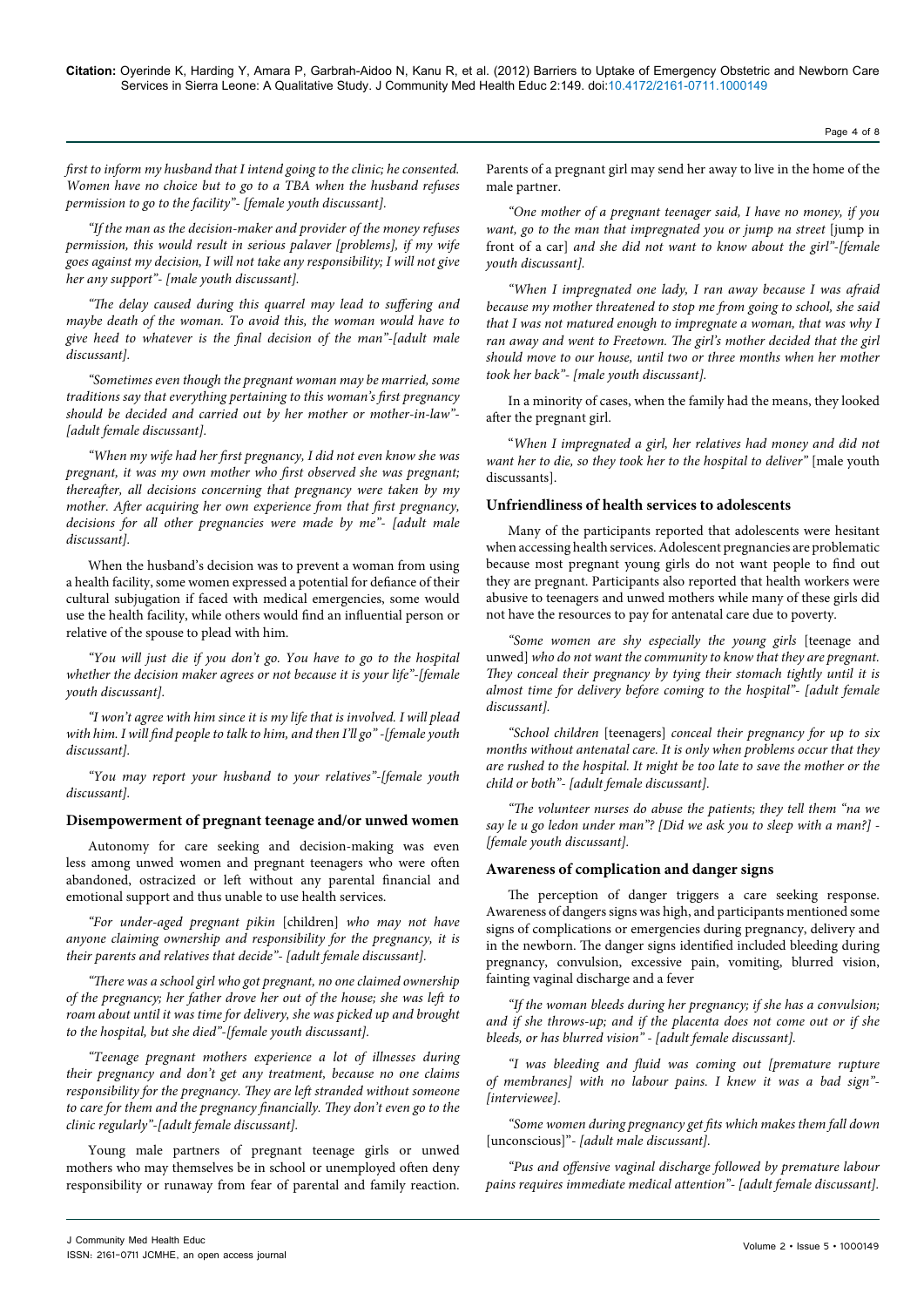Page 5 of 8

*"When we come to the clinic the nurse always advises us to report at once whenever we experience persistent fever in the evening hours because fever can affect the unborn child which may result in stillbirth"- [adult female discussant].*

In the discussions with the TBAs, they reported that they identified cases they perceived as requiring emergency care and referred these.

*"We refer when it is the woman's first pregnancy or if an under aged girl".* 

*"I refer short women or when their feet are swollen".*

*"If the afterbirth does not come out I would refer her to the hospital".*

# **Delay in transition from unskilled to skilled care**

Related to the awareness of danger signs is promptness of decisionmaking to seek healthcare.

*"*My wife *was with a TBA for two days and was then transferred to the MCH Aide for a day before she was transferred to the hospital"- [adult male discussant].*

*"I was at the home of a government hospital volunteer [unemployed but trained midwife]; she gave me an unknown injection. I was with her for two days after which she decided to refer me"- [interviewee].*

*"The TBA referred me to a health center. I was also referred to the hospital because the labour was not progressing: no labour pains and no movement of the baby"- [interviewee].*

### **Long waiting time and other delays in facilities**

Participants in the groups reported that health facilities were not being used due to the fear of having to wait in long queues to be served especially because of the number of clients attending the health facilities and the relatively small number of service providers available.

*"Waiting time is long. One can stay in the hospital from 8am to 4pm, because the facility is small in size, the number of clients is high, and the number of staff is too small"- [adult female discussant].*

*"The doctor was busy; my wife and I waited for five hours before we sent for the granny on the farm"- [adult male discussant].*

"As *soon as I came the nursing assistant examined me and called the doctor, but he was ill. So I had to wait till the next day; about 8-9 hours. I was really worried"- [interviewee].*

Sometimes women had to wait several hours for such life-saving procedures as caesarian sections and blood transfusions.

*"She was attended to by the nurses immediately we arrived but the C-section was done 12 hours later. I was discouraged because of the delay in performing the C-section"- [adult male discussant].*

*"I received emergency attention but the treatment was delayed because there was no blood donor. However, blood was donated later and I appreciate God"- [interviewee].*

# **Perceptions of care**

The perceptions of availability and quality of care were important to decision making about utilization of health services. Many of the participants expressed positive images that could encourage them to use maternity and newborn care services including effective management of emergencies, availability of round the clock care and experienced staff.

*"They [mission health center] are good in handling emergency situations and referral cases. A friend of mine was too short to deliver; they transferred her to* a *hospital where they did a caesarian on her"- [adult female discussant].* 

*"It is better to be in the hospital. Now I know that the hospital is very important. I am happy for the care and love they have shown me. It is a blessing for me to be here. They saved my life. Otherwise I would have been dead by now. I am very happy; I never knew how I was brought to the hospital but now I am fully conscious"- [interviewee].*

### **Human resource concerns**

There were lots of concerns expressed about the inadequacy of human resources with the kinds of skills to address the pressing needs of pregnant women and their newborns and the unavailability of staff when emergency care was required, hence the continued utilization of TBAs, home deliveries and health care seeking outside the official health system.

*"My wife had pains at night, I went to the hospital to call the nurse but she was not there so she delivered at home"- [adult male discussant].*

*"The center is the only place women in the community have but it is not serving the community well because of the constant absence of the nurse"- [adult female discussant].* 

*"She* [TBA] *brought me straight to the center and I delivered there in the absence of the nurse who was away on a workshop"- [adult female discussant].*

Some the participants wanted, *"Training to improve on the work of the TBAs" [adult female discussant]*; or *"Allowance for TBAs to make them work better"[adult female discussant]* and the *"Provision of uniforms to make us feel more like health workers" [TBA].*

# **The attitude of health workers**

The attitude of health workers to patients may influence prompt healthcare seeking by patients. Many of the participants including in the TBA groups made very positive comments about the attitudes of health workers in their health facilities.

*"The nurses treated me nicely. Sometimes, I come here without money to pay for treatment; but the nurses treat me freely or on credit"- [adult female discussant].*

*"After delivery the nurse dressed the baby's cord, she gave the child marklate* [vaccines] *and she gave me some tablets. If I should deliver another child I would do it in the hospital because I wasn't treated badly by the nurse"- [adult female discussant].*

*"If you come with a patient in the middle of the night, they attend to you and allow us to stay with the patient"- [TBA].* 

There was however an equally sizeable number of participants, who described very bad attitudes such as rudeness to clients, poor interpersonal skills and perceived impatience with clients on the part of their health workers, especially nurses and midwives.

*"The nurses don't talk nicely to patients. They are often rude when visiting hours are closed and they even slam the door in your face"- [adult female discussant].* 

 *"I am afraid of going to the hospital because if you have labour pains at night, the nurses on duty abandon you or cut you with a blade to deliver quickly"- [female youth discussant].*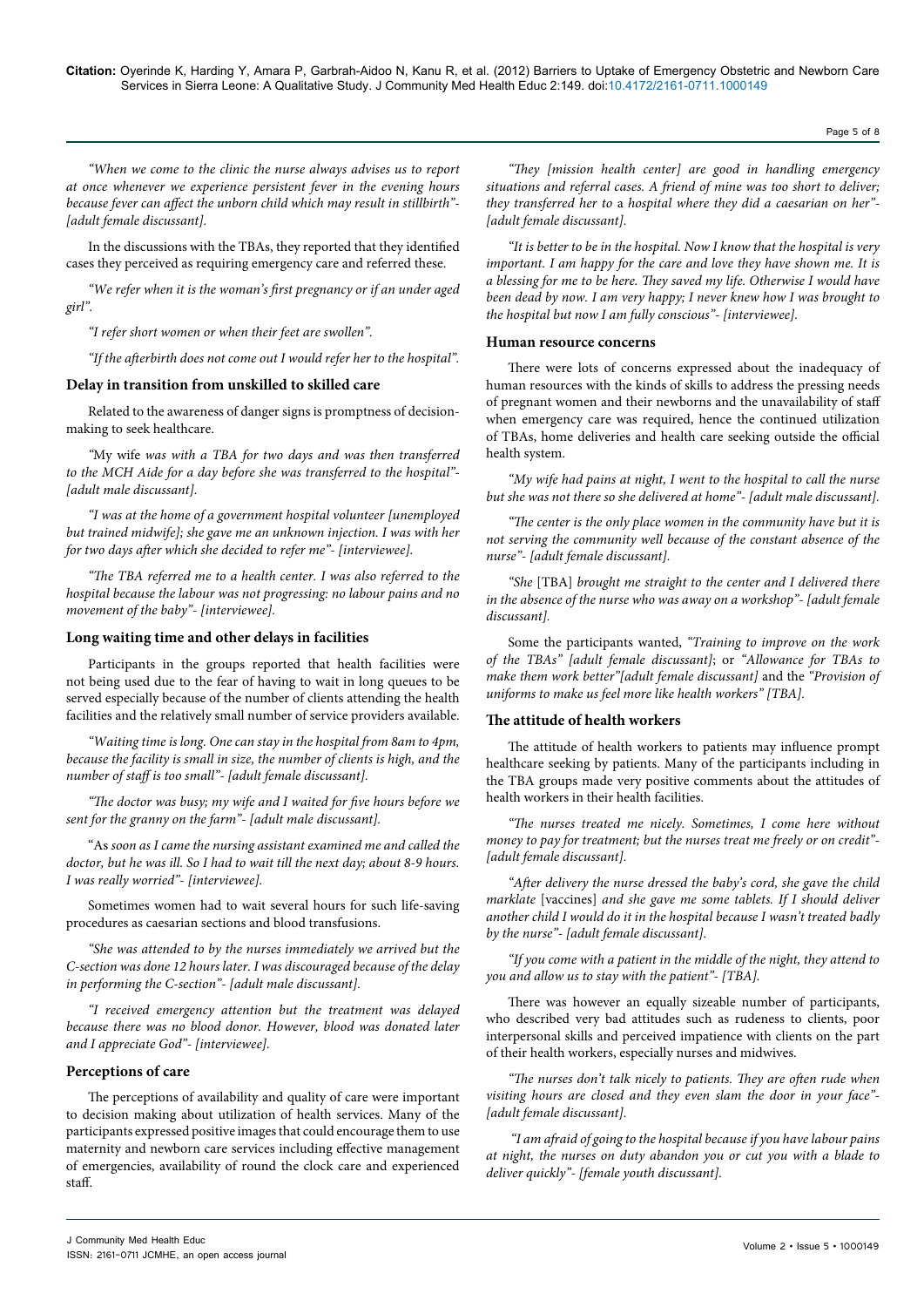Page 6 of 8

*"When I had my first child at the hospital, they cut me with a blade to allow passage for the baby. When I delivered my second child at the grannies [elderly relative], they were patient until I delivered on my own"- [adult female discussant].*

*"The doctor does very well to help pregnant women deliver but the nurses are not caring, they often refuse to attend to patients when called upon for help"- [adult male discussant].*

### **Trust in health service providers**

A prerequisite for effective patient-provider interaction is the patient's trust that the provider is knowledgeable and motivated to provide the best care available. Testimonies of many participants suggest that the lack of trust in the knowledge, skills and practices of the provider was common.

*"The nurses are unable to diagnose properly and to tell us the stage of our pregnancy or whether the child is in the right position"- [adult female discussant].* 

*"She [the nurse] is not good at her job. Instead of telling a pregnant woman how old the pregnancy is she asked the woman [pregnant client] to tell her"- [female youth discussant].* 

*"When she injects one person with one needle, she keeps it to inject other people"- [adult female discussant].*

*"When we go with our children, the injections they give to them make their hands and feet become heavy. They complain that the nurse doesn't know how to inject them"- [adult female discussant].*

#### **Infrastructure, equipment and supplies**

Many of the respondents expressed their concerns with the high cost of or lack of medications or drugs and the cessation of distribution of insecticide-treated nets and packages of supplementary foods to pregnant and lactating women.

*"Lack of medication and high cost of drugs is problematic. The doctors are doing their best but there are no drugs"- [adult female discussant].* 

*"Mosquito nets to help prevent malaria are not supplied in the area"."They* [the government] *used to supply nets, clothes and other items which encouraged women to come to the hospital. This should be restarted"- [adult male discussant].* 

Others were concerned about overcrowding in public health facilities include use of the same wards by both men and women, lack of furniture for clients and a lack of appropriate and necessary equipment.

"*We don't have a place to admit patients and there isn't enough equipment. The hospital is small. The hospital should be expanded"- [adult male discussant]*.

*"The buildings are very small and if it comes to admission both sexes share the same room".*

*"We usually sit down for long on top of stones. There is no place to sit"- [adult female discussant].*

*"They* [public health facilities] *don't have the equipment to treat patients. They lack equipment to check status of pregnancy and other signs of complications"- [adult female discussant].* 

# **Discussion**

The overwhelming concerns of participants were about the

prohibitive cost of health services. Some were concerned with the unpredictability of the fees and the practice of collection of fees as-yougo-along from department to department in health facilities. Cost as a barrier to utilization has been well described in West Africa [13-15]. In a post conflict setting where low levels of income are pervasive this is not surprising; many sold household goods and property to afford their healthcare costs. Despite widespread poverty, out of pocket payments for health care in Sierra Leone is one of the highest in Africa; studies in Bo, Kailahun and Tonkolili districts found that a fee of even 500 Leones (US 17 cents) excluded up to 50% of patients from seeking care. The excluded resorted to alternative cheaper care, TBAs and from unqualified practitioners or forfeited care all together [16-18].

Many participants also expressed the inequalities associated with the high cost of services; "the poor patient will just die if they do not have the money". Note that participants did not ask for free services but "affordable" services and income-generation services such as microcredit.

Cost and inconvenience of transportation to distant hospitals were frequently mentioned as barriers to the uptake of services and leading to utilization of TBAs. Similarly, transportation related barriers leading to the use of faith healers for delivery were described in rural Nigeria [13]. When referral services are lacking, the indirect economic cost to friends and family is unimaginable. It has been suggested that the reluctance to place this kind of burden on the family and relatives causes delay in decision-making and a barrier to uptake of services [15]. Many of the participants recommended the provision of better roads, communications and ambulance services. A Gambian study reported that lack of transport and delays in decision-making were only next to substandard care in contributing to maternal deaths [19].

A sense of helplessness among participants was apparent. Even though childbirth was associated with risks, previous personal uneventful non-facility deliveries made women to "hope for the best": expecting God will see them through. This fatalism is reinforced by financial and geographical inaccessibility of health facilities. To the extent that one's chances of pregnancy related survival is barely improved due to poor quality of care in health facilities, this sense of helplessness will persist.

Lack of women's autonomy on childbirth matters as widely expressed by participants is a barrier to uptake of institutional delivery [20, 21] poor women generally defaulted to the choice of their men. Women with more means may challenge this tradition. Male dominance is therefore strengthened by healthcare costs and the gender disparities in income.

Unwed pregnant women, particularly pregnant teenagers, experienced significant stigma. We revealed the multiple layers of authority involved in decision making about a teenager's pregnancy care; first is the male partner or his mother, then the teenager's mother in consultation with relatives and at the very bottom of the decision making pyramid is the pregnant teenager. The cost of health services and the unwed or adolescents' lack of income perpetuate their disempowerment. After bearing severe disempowerment and ostracism, they then face abusive and disrespectful care in health facilities.

Many women begin by entrusting delivery care to relatives, then TBAs and in the event of complications initiation of referral to health facilities may take considerable time as care is stepped up from relatives to TBAs and to the health system. Some patients then access the primary care service where there is no skilled attendant before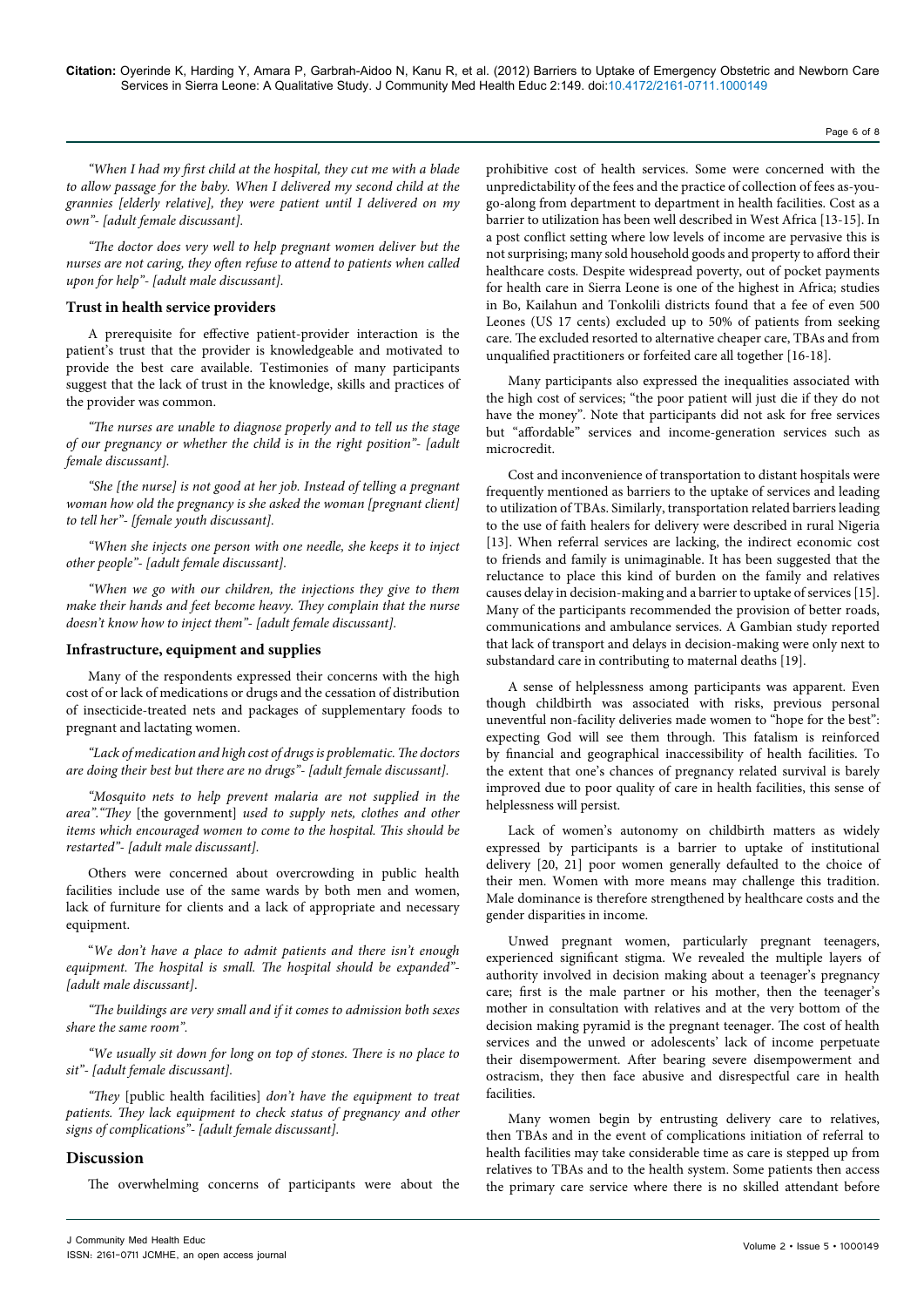they try another facility where they may yet be referred to a hospital. Some participants experienced up to three days between onset of complication and arrival in the facility of definitive care. Ignorance of the services available in different health facilities, long waiting time when they eventually arrived at facilities with requisite services and delays with receiving definitive care all contributing to maternal mortality: all three Thaddeus and Maine delays blending to prevent effective uptake of EmONC services [22].

Majority of participants in the exit interviews [which were only conducted in hospitals] had favorable perceptions of the services that they experienced unlike the negative perceptions from focus group participants. This may be explained partly by normalization [23] whereby recipients of bad services learn to accept such services as normal; in the absence of quality services bad but lifesaving services appear normal. Fear of criticizing the institution while on its premises could be another reason for the favorable reviews.

Second to cost of services, poor supply and poor quality of human resources were barriers to accessing EmONC services. Absenteeism was common among health workers, often perceived to be due to official duties in district health offices. Complaints of disrespectful care and malicious or needless mutilation (episiotomy) were common. Recent data from Ghana suggests that disrespectful care could be a barrier to utilization of health services [24]. These experiences create fear and discourage subsequent uptake of both routine and emergency care in facilities.

Some participants advocated for greater support for TBAs to "help them work better" with health care providers since they were the preference of most women. This goes against current understanding that the training of TBAs has not yielded significant reduction in maternal morbidity or mortality [25, 26] however, training of TBAs has been found to increase utilization of antenatal care services [27].

A recurring theme in the discussions was the lack of equipment and supplies. The perennial lack of drugs, lack of provision of food and the lack of distribution of incentives such as insecticide treated nets (ITN) did not encourage women to use health facilities which were perceived as overcrowded and lacking diagnostic equipment and basic utilities.

# **Conclusions**

In this paper we have shown that the main barriers to utilization of maternal health services and EmONC services were prohibitive, inconsistent and unpredictable cost of services; inadequacy in supply and skills of healthcare providers; disrespectful care especially of adolescents and unwed mothers; and the perennial shortages of equipment and supplies.

In order to address MDGs 4 and 5 in Sierra Leone we recommend a short-term strategy to provide free maternal and new born services. The long-term goal should be services free of out-of-pocket costs at the point-of-need through a national health insurance scheme. Free services will improve the autonomy of women; all pregnant women including teenage and unwed mothers will have better access to healthcare services.

The supply of skilled birth attendants (SBAs) needs to be accelerated. MCH Aides do not have sufficient midwifery skills and no woman should be left in the care of an unsupervised MCH Aide. Thus rapid expansion of midwifery training enrollment is imperative. Deliberate consideration should be given to task-shifting and tasksharing as strategies for expanding coverage of maternal and newborn services.

A deliberate process of coaching and mentoring to ensure that SBA shave supportive and caring attitudes to mothers is important to encourage utilization of maternity services. Pre-service and in-service training of SBAs should include a focus on respectful care and patients' bill of rights. Some aspects of customer care or "needs of service user" [28] trainings and adolescent friendly service delivery should be considered. Senior health care providers must model respectful care and expect same from subordinates.

Page 7 of 8

Health MDGs will not be met without overall improvement in development. Contributions from non-health sectors must be sought. Many study participants rightly demanded improvements in the conditions of roads and telecommunications to facilitate access to EmONC services. Geographic inaccessibility could be minimized by close coordination with non-health sectors in selection and prioritization of roads for rehabilitation, location of new communications masts etc.

This study contributes to the growing body of literature on barriers to the delivery of emergency obstetric and neonatal care services in poor and post-conflict settings as well as the literature on disrespectful care as barriers to uptake of health services.

# **Limitations to the study**

The study was conducted using experienced fieldworkers with a five-day experiential refresher training exercise with limited quality assurance support in the field due to the need for security clearances to visit several areas outside the capital. Inadequate demographic data were collected on exit interview participants. In retrospect, household interviews with women who used maternity services and who survived obstetric complications would yield better data, though more expensive than the exit interviews.

#### **Acknowledgement**

The study was funded in part by Irish Aid in contribution to the Sierra Leone Joint UN Programme. The funders, UN partners and the Ministry of Health and Sanitation bear no responsibility for the findings of the study and the views expressed are solely those of the authors. Many thanks to the too numerous to mention UN, NGO and MoHS colleagues who worked tirelessly on and off the field and contributed in diverse ways to the success of the study.

#### **References**

- 1. GoSL (2009) Sierra Leone Demographic and Health Survey Report. In. Freetown: Statistics Sierra Leone. ICF Macro.
- 2. [UNICEF \(2011\) The State of the World's Children Report.](http://www.unicef.org/devpro/files/SOWC_2011_Main_Report_EN_02242011.pdf)
- 3. [WHO \(2005\) The World Health Report 2005: make every mother and child](http://www.kfshrc.edu.sa/annals/articles/25_6/25-6_516-517.pdf)  [count. World Health Organization Geneva, Switzerland.](http://www.kfshrc.edu.sa/annals/articles/25_6/25-6_516-517.pdf)
- 4. [UNICEF \(2007\) Statistical tables, The State of the World's Children 2008.](http://www.unicef.org/sowc08/docs/sowc08_table_StatisticalTables.pdf)
- 5. [Abuja Declaration on HIV/AIDS, Tuberculosis and other related Infectious](http://www.eldis.org/assets/Docs/19768.html)  [Diseases. \(2001\) The African Summit.](http://www.eldis.org/assets/Docs/19768.html)
- 6. [Paxton A, Bailey P, Lobis S, Fry D \(2006\) Global patterns in availability of](http://www.ncbi.nlm.nih.gov/pubmed/16682039)  [emergency obstetric care. Int J Gynaecol Obstet 93: 300-307.](http://www.ncbi.nlm.nih.gov/pubmed/16682039)
- 7. Nationwide Needs Assessment for Emergency Obstetric and Newborn Care Services in Sierra Leone. In: Ministry of Health and Sanitation, Government of Sierra Leone 2008.
- 8. [Oyerinde K, Harding Y, Amara P, Kanu R, Shoo R, et al. \(2011\) The status of](http://www.ncbi.nlm.nih.gov/pubmed/21705000)  [maternal and newborn care services in Sierra Leone 8](http://www.ncbi.nlm.nih.gov/pubmed/21705000) years after ceasefire. Int [J Gynaecol Obstet 114: 168-173.](http://www.ncbi.nlm.nih.gov/pubmed/21705000)
- 9. [Essendi H, Mills S, Fotso JC \(2011\) Barriers to Formal Emergency Obstetric](http://www.ncbi.nlm.nih.gov/pubmed/20700769)  [Care Services' Utilization. J Urban Health 88: 356-369.](http://www.ncbi.nlm.nih.gov/pubmed/20700769)
- 10. [Cham M, Sundby J, Vangen S \(2009\) Availability and quality of emergency](http://www.ncbi.nlm.nih.gov/pubmed/19366451)  [obstetric care in Gambia's main referral hospital: women-users' testimonies.](http://www.ncbi.nlm.nih.gov/pubmed/19366451)  [Reprod Health 6: 5.](http://www.ncbi.nlm.nih.gov/pubmed/19366451)
- 11. Fenton A (2006) Weft QDA User's Manual.